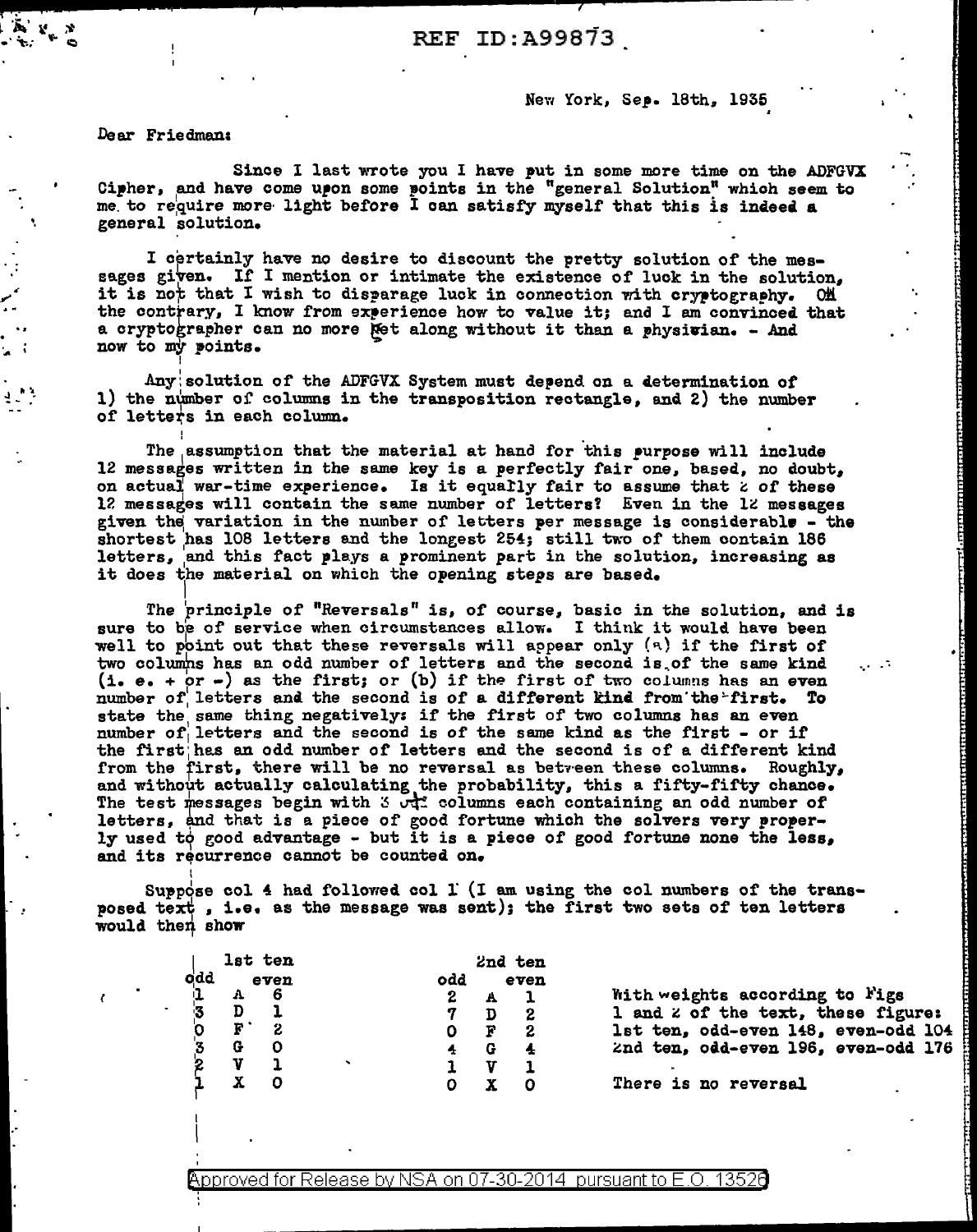Now let col 5 follow col 4, not forgetting that two letters of col 4 remain to be used. The third set of ten will now show:

|    |        | 3rd ten |
|----|--------|---------|
| dd |        | even    |
| 3  | А      | 2       |
| ſ, | D      | 4       |
| 2  | F      | 0       |
|    | G      | S       |
| l  | ٠<br>U | ı       |
| ר  |        |         |

odd-even 148, even-odd 123. Again there is no reversal.

The further along we go, the more the sats of ten are bastardized. Thus, 51-60 contains 5 letters from each of two columns, and any work put on such a set of letters could, of course, yield valid results only through the arrival of Santa Claus.

The opening analysis shows that the second set of ten letters is preponderantly of a different nature from the first. Why sets of just ten were chosen is not stated - of which more a bit later. The conclusion is drawn that there is. a reversel "near the tenth letter." Then we read, "This same sort of reversal takes place in the third ten, but this time the break is definitely indicated.<br>The simultaneous appearance of  $V$  and X in the sequent positions 22 and 23 indicates that 22 is the end of one column and 23 the beginning of another." It is true that a foot-note points out that the point is not absolute, and is merely "an indication based upon probabilities." This remark belongs not in a foot-note but in the text proper so that it may receive due consideration. As a matter of fact it receives no consideration whatever: from this moment on the column length of 11 lesters is assumed to have been proved. The way was paved for this conclusion in the italicized statement on page 3: "A reversal of this alternation indicates the end of one column and the begganing of another." I cannot convince myself that the 11-letter column length has really been proved at all.

In itself the simultaneous appearance of  $V$  and  $X$  in positions  $22$  and  $23$ . proves little or nothing - at most it may arouse a suspicion. In the two messages under consideration the phenomenon appears 6 times - at 14-15, 22-23, 44-45. 67-68. 120-121 and 179-180. Three of these occurrences mark column divisions and three do not - surely there is no strong indication in that.

Possibly the text means to say that vhen, for other reasons, there is a suspicion of break, then and then only the phenomenon may indicate the point of the break. Even that is, I think, too strong an assertion; and in this connection I. point back to what I said above as to the test based on two sets of ten letters each.

Why just ten letters? It seems to me that a cryptanalyst examining the two messages, es ecially one vho is ready to be impressed by the VX recurrence might more readily have chosen 14 than 10 because the same phenomenon occurs there. He would then apply his odd-andeven tests to the first and second sets of 14 with the following result:

|     | $1st$ 14 |      |     |             | $2nd$ 14 |                                     |
|-----|----------|------|-----|-------------|----------|-------------------------------------|
| odd |          | even | odd |             | even     |                                     |
|     |          |      |     |             | $\Omega$ | These show by wrighted frequencies, |
|     |          |      |     | $2 \cdot D$ | -5       | 1st 14, odd-even 196, even-odd 157  |
|     |          |      |     | Е           |          | 2nd 14, odd-even 191, even-odd 197  |
|     |          |      |     |             |          |                                     |
|     |          |      |     |             |          |                                     |
|     |          |      |     |             |          |                                     |

We should have a rectangle with 9 columns of 14 letters and 4 of 15. We may consider the second column one of 14 letters with a reversal (not very strong) or one of 15 (odd-even 208, even-odd 197) without a reversal. In the latter case the second column (no reversal after a column with an even number of letters)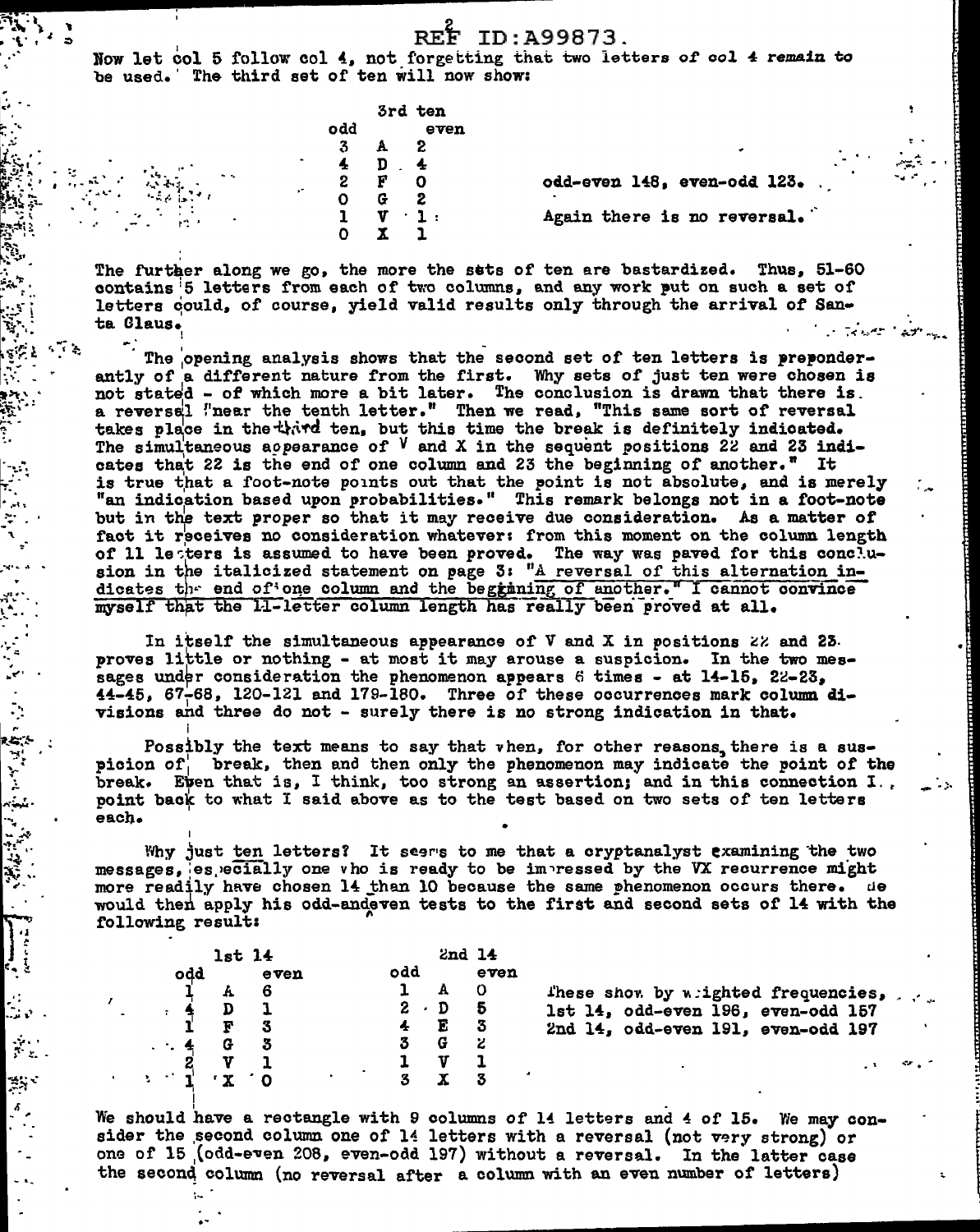## REF ID: A99873.

would be of the same kind (say +) as the first. - The would-be solver would be up a tree. But so I believe would the actual solvers of the messages except for a piece of luck: they noted the VX repetition at 22-23 and drew conclusions which seem to me not warranted, and these conclusions proved correct. Our hypothetical solver drew conclusions little if any less warranted and came out wrong: one man's meat and another man's poison!

I find myself unable to agree with the argument on cage 5 demonstrating that all the first five columns are long; "Employing the same reasoning as before. it is quite evident that there is a break between 55 and 56." The break between 22 and 23 was assumed mainly because of the VX phenomenon there; nothing of that kind occurs here. The only other previous reasoning that can apply is that brought to bear on the first twenty letters (page 4, top). The conclusion drawn there is that "this reversal would indicate that column 1 of the transposition rectangle\* ends somewhere near the tenth letter." How can the evidence here be said to point to more than a break in the neighborhood of 55 - to a break at exactly 55? The point is important, because from this conclusion that there is a break at 55 is drawn the further very weighty conclusion that the first five columns are all long. Suppose we examine the matter a little further.

Let us assome the correctness of the conclusion that there is a break at 22. and that columns 1 and 2 contain each 11 letters and are + columns. Let us now arbitrarily suppose that column 3 contains 10 letters and is the short column of the message. Column 4 and all subsequent columns will then be long. I see nothing at this point - nothing indeed short of the actual correct arrangement of the columns - to contradict this assumption; following the text, columns  $5^{\circ}$  and 6 (letters45 - 55 and 56-66) compare as follows:

| $\sim$ $\sim$ $\sim$ $\sim$ $\sim$ $\sim$ $\sim$ |   |               |     | col 6 |      |                                      |
|--------------------------------------------------|---|---------------|-----|-------|------|--------------------------------------|
| odd                                              |   | even          | odd |       | even |                                      |
|                                                  |   | 3             | О   |       | 3    | Weighted Freq acc'g to Figs 1 and 2: |
|                                                  |   | O             | 5   | D     |      | col 5, odd-even 154, even-odd 121    |
| $O$ F                                            |   | - 3           |     | r     | -3   | col 6, odd-even 206, even-odd 139    |
| 2 i                                              | G | $\frac{1}{2}$ | 2   | G     |      |                                      |
|                                                  |   |               | 5   |       |      |                                      |
|                                                  |   |               |     |       |      |                                      |

On the assumption that  $\frac{1}{2}$  is a short column, col 5 would contain letters 44-54 and col 6 letters 55-65, showing

|             | ∙col 5 |      |     | col 6 |      |                                   |
|-------------|--------|------|-----|-------|------|-----------------------------------|
| odd         |        | even | odd |       | even |                                   |
|             | A      |      | 3.  |       |      | Weighted Freq as before:          |
| $2^{\circ}$ | D      |      | 3   | D     |      | col 5, odd-even 137, even-odd 160 |
|             | F      |      |     | F     | 0    | col 6, odd-even 138, even-odd 189 |
|             |        |      |     | G     |      |                                   |
|             |        |      |     |       | 5    |                                   |
|             |        |      |     |       |      |                                   |

Both 5 and 6 are now minus where they were plus before; but what is there at this stage to show that this is wrong?

\*The term "transposition rectangle" seems to be used in two contradictory senses. Here, and in the third line below figure  $4$  (page 5) it means the rectangle after transposition has taken place; 6 lines above the bottom of page 6, on the other hand, it means the rectangle containing the message before transposition - or I so understand it.